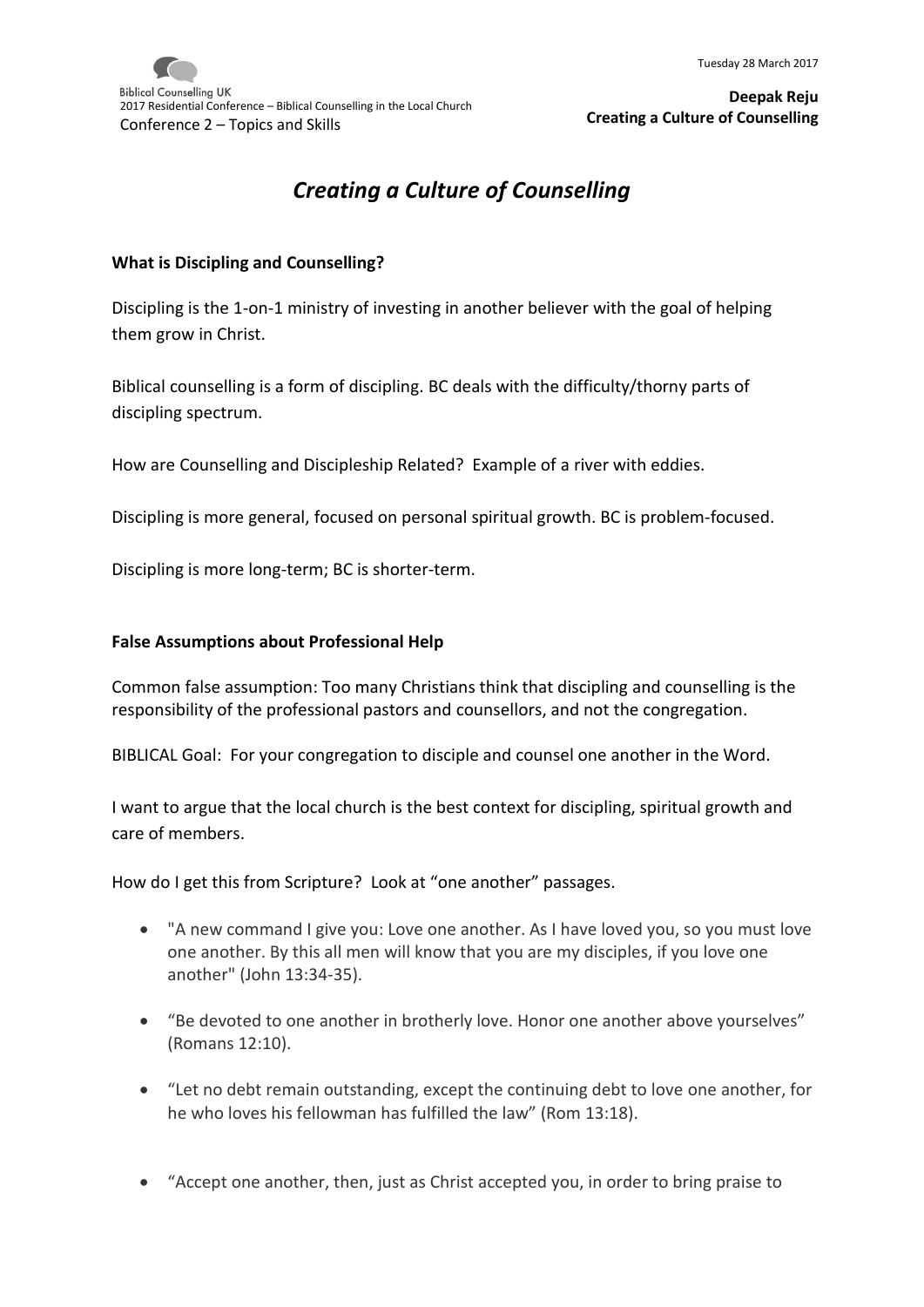God" (Romans 15:7).

- "I myself am convinced, my brothers, that you yourselves are full of goodness, complete in knowledge and competent to instruct one another" (Romans 15: 14).
- "Be completely humble and gentle; be patient, bearing with one another in love" (Ephesians 4:2).
- "Be kind and compassionate to one another, forgiving each other, just as in Christ God forgave you" (Ephesians 4:32).
- "Therefore encourage one another and build each other up, just as in fact you are doing" (1 Thessalonians 5:11).

You can disciple and care for Christians in lots of different contexts (work, college, parachurch, etc.). I want to contend that the church is the **normative place** for Christian relationships, spiritual growth, discipling and care.

We want a church where it is hard to be an anonymous or nominal Christian.

Structural fixes (formal programs and structures we put in place to help with relationships and pastoral care) vs. Organic care (the natural way we live with each other).

Catch phrase: Culture of discipling and counselling.

"Culture" – the whole personality of the congregation is making and shepherding disciples.

Pastor or church leader: What kind of culture are you building?

The How-To's of creating this culture:

- Meaningful membership
- Small groups vs. 1-on-1
- Model it as leaders
- Reproducible fruit
- Teach it
- Set the expectation as they join, in MM and membership interview
- Use small groups to get people into 1-on-1 discipling relationships
- Sunday PM services

Our primary goal: For the members to be committed to discipling and caring for each other with the Word.

Be patient and take a long-term view.

#### **Obstacles to Being Invested in Each Other's Lives**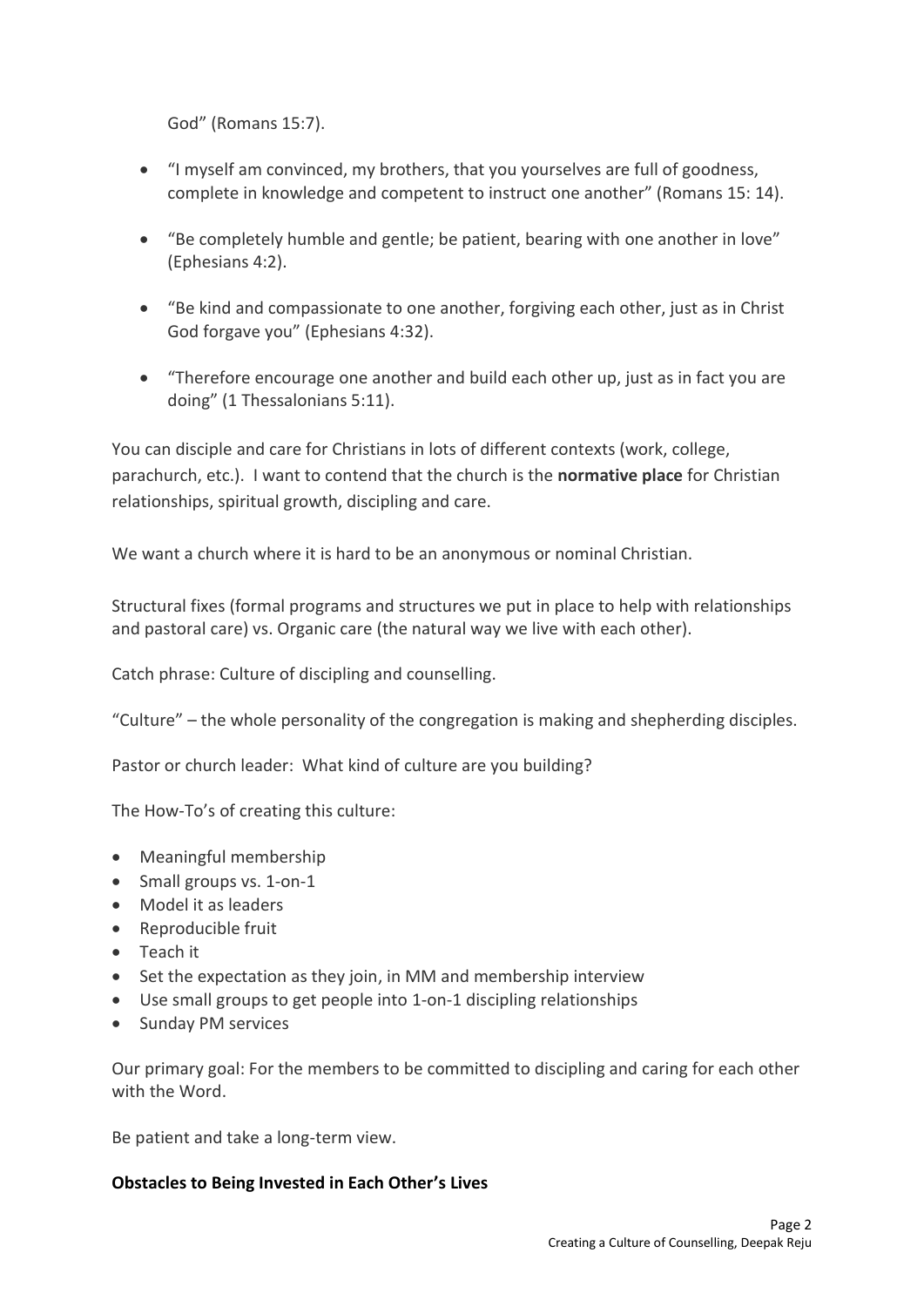- 1. They are too busy.
- 2. They just don't see it as all that important.
- 3. They prefer to save face and exist with masks when they are at church.
- 4. They don't want to get involved in the mess.
- 5. They're too quick to pass off problems to pastors or counsellors.

## **The War Analogy: Normal, Everyday Christians Fighting at the Front Lines**

The front line of the battle is the conversations that take place every day in your home, over your lunch meetings, in the daily conversations with your children, spouse, and with fellow members, in your Bible study, in your conversations after church, over the phone, and even in your emails!

One step back from the front line are wise and godly older men and women in the faith who take time to pour themselves into the lives of younger Christians.

To carry the war analogy one last step, let's think of the counselling room as the MASH unit that sits far behind the front line.

## **Does this Actually Work?**

Primary goal: Not to have the pastors do all of the discipling and counselling, but to train the members and equip the congregation.

If a Christian says he wants to learn to study the bible or be more faithful in prayer, many of our members will be able to help. But if a Christian says I want to kill myself or I am an alcoholic, not everyone knows what to do or where to go in Scripture.

## **When Do We Seek Out Help from Pastors and Counsellors?**

Just for the sake of clarity, let me clarify a few things. What I am NOT saying is:

- that a church member sorts through other people's problems on their own;
- that a church member has to deal with this without any help;
- that the pastors don't really care about discipling and counselling the members;
- that the pastors expect the church members to fix others peoples' problems.